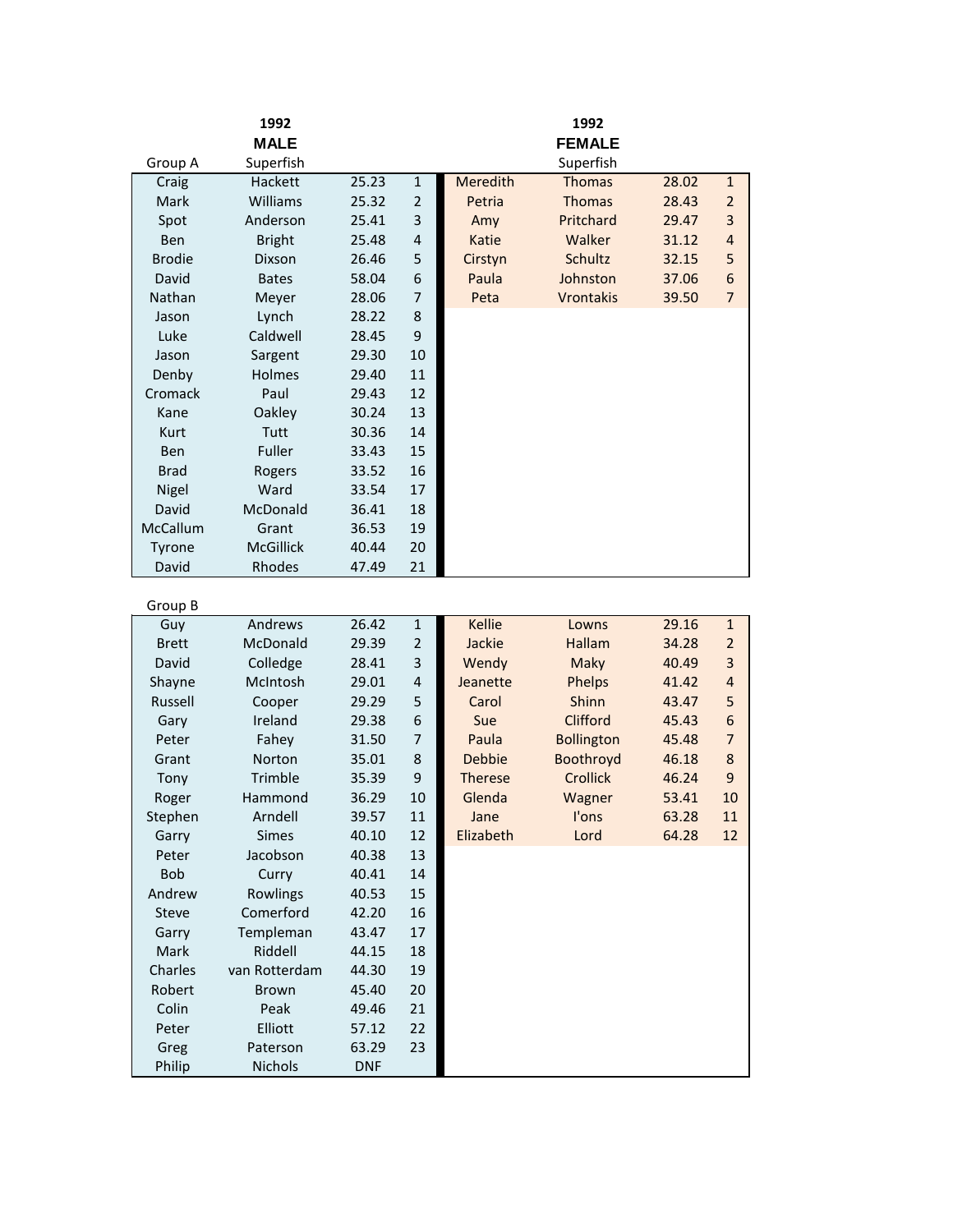| Group D    |                |            |                |          |                    |       |                         |
|------------|----------------|------------|----------------|----------|--------------------|-------|-------------------------|
| Geoff      | Saunders       | 31.55      | $\mathbf{1}$   | Margaret | Kay                | 44.13 | $\mathbf{1}$            |
| Derek      | Goodchild      | 32.05      | $\overline{2}$ | Carol    | <b>Baille-Mace</b> | 44.43 | $\overline{2}$          |
| Greg       | Wilson         | 34.05      | 3              | Raimana  | Christian          | 46.13 | $\overline{\mathbf{3}}$ |
| Jeff       | Rene           | 35.35      | 4              | Gayle    | <b>King</b>        | 49.38 | $\overline{\mathbf{r}}$ |
| Chris      | Lowry          | 35.59      | 5              |          |                    |       |                         |
| Richard    | Morath         | 36.15      | 6              |          |                    |       |                         |
| Johm       | Tramain        | 36.19      | 7              |          |                    |       |                         |
| Paul       | Ziebell        | 36.34      | 8              |          |                    |       |                         |
| John       | Whiting        | 36.44      | 9              |          |                    |       |                         |
| Peter      | Humphreys      | 37.56      | 10             |          |                    |       |                         |
| John       | Patterson      | 38.05      | 11             |          |                    |       |                         |
| Greg       | Stebbing       | 38.25      | 12             |          |                    |       |                         |
| Tony       | Holt           | 40.02      | 13             |          |                    |       |                         |
| Robert     | Kilpatrick     | 40.04      | 14             |          |                    |       |                         |
| Stephen    | Woodfield      | 40.14      | 15             |          |                    |       |                         |
| Jack       | Hallam         | 40.21      | 16             |          |                    |       |                         |
| Dennis     | McCreadie      | 41.17      | 17             |          |                    |       |                         |
| John       | Gudgeon        | 42.37      | 18             |          |                    |       |                         |
| Dennis     | Bollington     | 44.17      | 19             |          |                    |       |                         |
| John       | <b>Bailey</b>  | 44.37      | 20             |          |                    |       |                         |
| Peter      | Matthew        | 44.45      | 21             |          |                    |       |                         |
| Terry      | Nixon          | 44.51      | 22             |          |                    |       |                         |
| Mike       | Watterson      | 45.36      | 23             |          |                    |       |                         |
| Jim        | Walker         | 46.44      | 24             |          |                    |       |                         |
| Arthur     | Fadden         | 47.08      | 25             |          |                    |       |                         |
| Ross       | Bell           | 47.37      | 26             |          |                    |       |                         |
| Peter      | <b>Bennett</b> | 49.26      | 27             |          |                    |       |                         |
| Tony       | Caldwell       | 51.08      | 28             |          |                    |       |                         |
| Jim        | Boyd           | 51.15      | 29             |          |                    |       |                         |
| Scott      | Ford           | 52.35      | 30             |          |                    |       |                         |
| Don        | Ingram         | 53.18      | 31             |          |                    |       |                         |
| Alan       | Thomas         | 58.31      | 32             |          |                    |       |                         |
| <b>Bob</b> | <b>Black</b>   | 61.50      | 33             |          |                    |       |                         |
| Russell    | Hughes         | 62.31      | 34             |          |                    |       |                         |
| Noel       | Bell           | 63.57      | 35             |          |                    |       |                         |
| Peter      | Croke          | <b>NTR</b> |                |          |                    |       |                         |
| Peter      | Prince         | <b>NTR</b> |                |          |                    |       |                         |
| Eoin       | Johnston       | <b>NTR</b> |                |          |                    |       |                         |
| <b>Bob</b> | Arnull         | <b>NTR</b> |                |          |                    |       |                         |
| Mark       | <b>Bazeley</b> | <b>NTR</b> |                |          |                    |       |                         |
| David      | Garsed         | <b>NTR</b> |                |          |                    |       |                         |